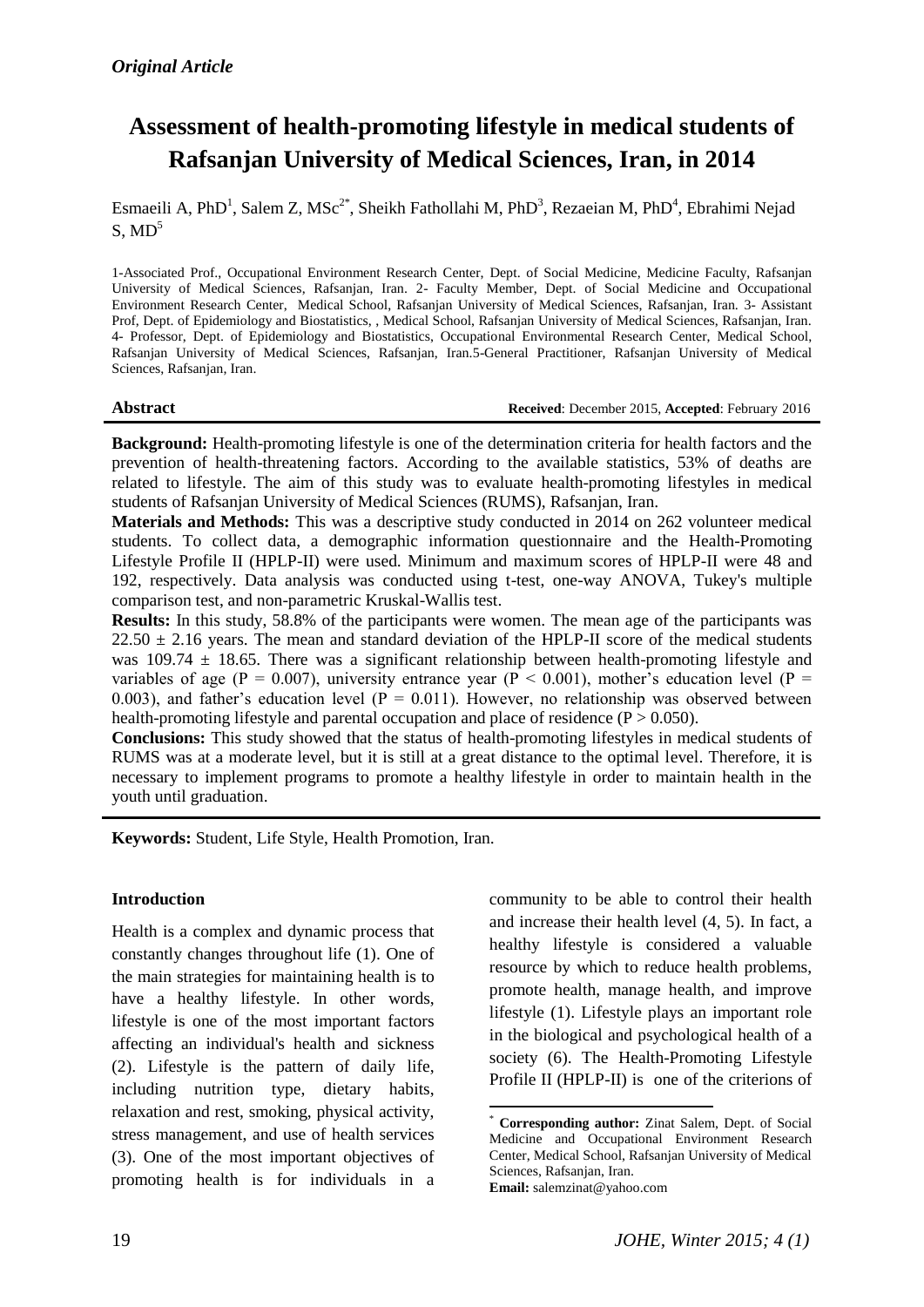health and prevention of health-threatening factors. The HPLP-II consists of the 6 dimensions of spiritual growth, health responsibility, nutrition, stress management, interpersonal relationships, and physical activity (7).

In the twenty-first century, the leading cause of morbidity and mortality in the world is still the non-communicable diseases such as cardiovascular problems, hypertension, cancer, and diabetes (1). The Health Promotion of life styles is the most important factor in the prevention of chronic diseases. According to statistics, 53% of deaths due to chronic diseases are related to lifestyle (2, 8).

Entering the university is one of the most important periods in the lives of young people and it is a bridge that connects the life of the youth to adulthood. In a study, unhealthy lifestyle among university students was reported (1). Researchers have reported that many students engage in risky behaviors such as smoking, drinking alcohol, physical inactivity, unhealthy diets, and poor sleep and rest. These high-risk behaviors will lead to poor health status among the youth and will continue into later stages of their lives (9). Studies have shown that living in dormitories, the specific living conditions, and obtaining relative independency will trigger high-risk behaviors that jeopardize the health of these young people (10). In a research conducted at Dezful University of Medical Sciences, Iran (11), the students' lifestyle was reported as poor, but in Kerman and Yazd Universities of Medical Sciences, Iran, the students had a good and suitable lifestyle (12, 13).

Due to the above facts, the increasing prevalence of chronic diseases associated with unhealthy lifestyle (2, 6), and the lack of studies on the lifestyles of students of Rafsanjan University of Medical Sciences, Iran, the aim of this study was to evaluate the health-promoting lifestyle among students of Rafsanjan University of Medical Sciences (RUMS) in the year 2014.

# **Material and Methods**

This cross-sectional study was conducted in 2014 at RUMS. Census sampling was performed and all 350 medical students of Rafsanjan University of Medical Sciences were invited to participate in this study which was conducted under the supervision of the faculty members. Consequently, 262 students volunteered to participate in the study.

The inclusion criteria included being a medical student studying basic sciences and physiopathology, or internships and interns were studying. The exclusion criteria included the lack of willingness to participate in the study or suffering from a particular disease such as chronic diseases. A two-part questionnaire was used in this study. The first part contained demographic information including age, gender, and university entrance year, place of residence, education level, and parental occupation. The second part consisted of the HPLP-II questionnaire.

The HPLP-II questionnaire contains 48 questions, which assess health promoting behaviors in 6 dimensions including spiritual growth and self-actualization, responsibility towards health, interpersonal relationships, stress management, sport and physical activity, and nutrition. In this questionnaire, each question was scored on a 4-point Likert scale with the options of never (1 points), sometimes (2 points), often (3 points), and normally (4 points). The total score of health-promoting lifestyle was obtained by answering all 48 questions. The minimum and maximum scores of this questionnaire were 48 and 192, respectively. To evaluate the health promoting lifestyle in this study, a mean lifestyle score of less or equal to 49% of the total score was considered as poor status, 50% to 75% was considered as average status, and above 75% showed a good status among students (14). Higher scores indicated the superior lifestyle of the students. The reliability and validity of the questionnaire was evaluated by Mohammadi et al. at Ghazvin University of Medical Sciences, Iran. Cronbach's alpha for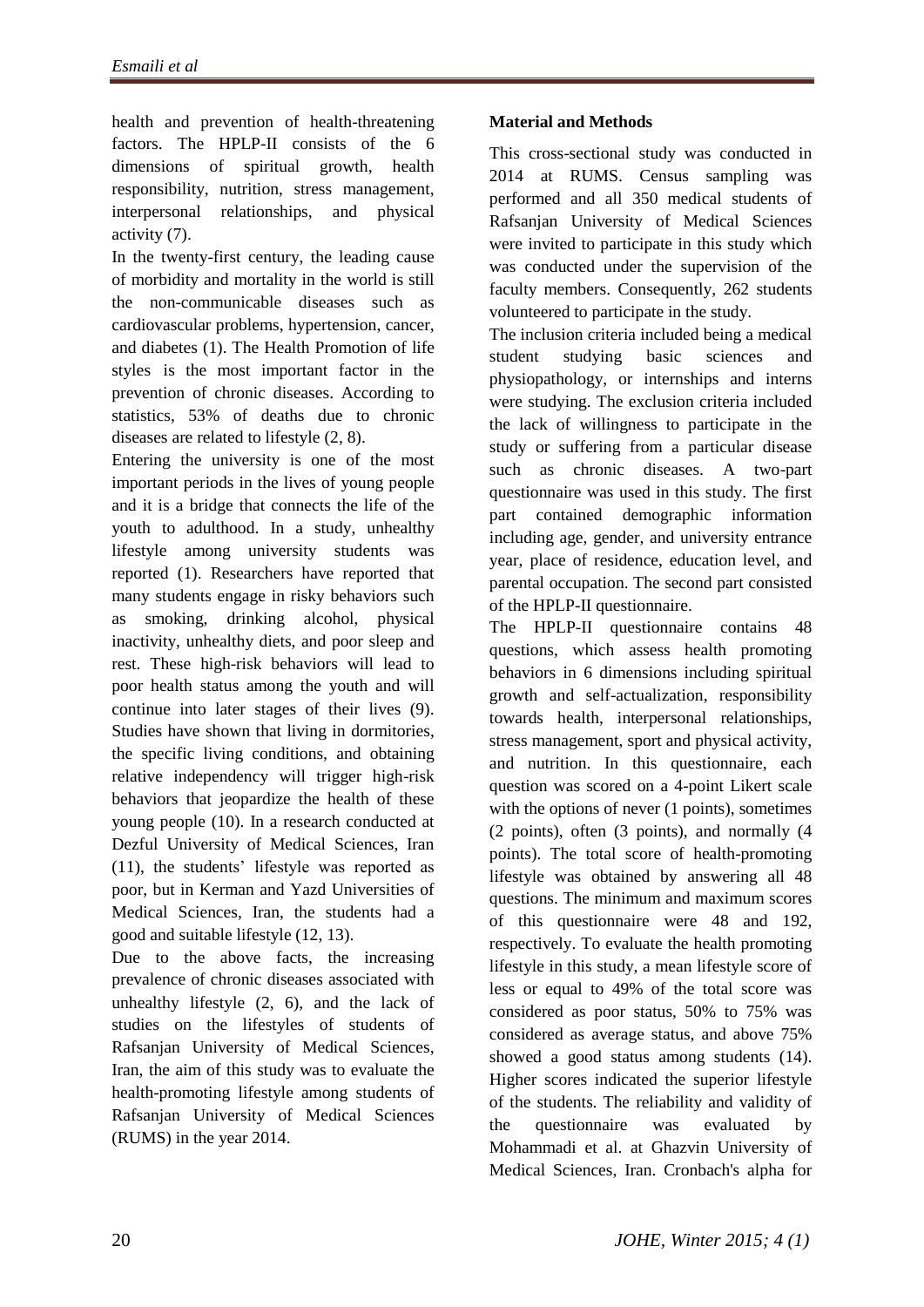the whole questionnaire in this study was 0.82 and for the subcategories of nutrition, physical activity, responsibility for health, stress management, interpersonal relationships, and spiritual growth, it was 0.81, 0.79, 0.86, 0.91, 0.81, and 0.79, respectively (15). The HPLP-II and demographic questionnaires were distributed among the medical students by one of the researchers. After completion through self-report, the questionnaires were collected and the obtained data were entered into SPSS software (version 18, SPSS Inc., Chicago, IL, USA). In order to investigate the relationship between lifestyle and its dimensions, and the demographic variables, including age, gender, education, parental occupation, and university entrance year, independent two-sample t-test, one-way ANOVA, Tukey's multiple comparison test, and Kruskal-Wallis H test were used. The significance level was determined as 0.05.

# **Results**

Of the 262 students participating in the study, 154 (58.8%) were girls, 164 (62.6%) were residents of dormitories, and 113 (43.1%) had entered the university during the years 2012- 2014. In addition, 173 (66%) participants were under 23 years of age. Their mean age was  $22.50 \pm 2.16$  years. The education level of mothers of 110 participants (42%) was diploma and fathers of 134 (51.1%) students was higher than diploma. Moreover, mothers of 175 (66.8%) students were housewives and fathers of 162 (61.8%) of the students were employees.

The mean score of health-promoting lifestyles in students was  $109.74 \pm 18.65$  (Table 1). In other words, in this study, the students obtained 56.83% of the total score of HPLP-II. This percentage reflected the lower-middle level of health-promoting lifestyles (50% to 75% of the total score was considered as the average status) (14). Each dimension of health-promoting behaviors is shown in table 1. As shown, the highest score was related to health responsibility  $(25.37 \pm 6.10)$ . Sports and physical activity obtained the lowest score  $(10.43 \pm 4.39).$ 

| Health-promoting lifestyle and its dimensions | <b>Minimum</b> | <b>Maximum</b> | $Mean \pm SD$      |  |  |  |
|-----------------------------------------------|----------------|----------------|--------------------|--|--|--|
| <b>Health-promoting lifestyle</b>             | 61             | 176            | $109.74 \pm 18.65$ |  |  |  |
| Spiritual growth and self-actualization       | 10             | 36             | $23.29 + 4.60$     |  |  |  |
| <b>Responsibility for health</b>              | 13             | 45             | $25.37 \pm 6.10$   |  |  |  |
| <b>Interpersonal relationships</b>            | 14             | 36             | $23.92 + 4.25$     |  |  |  |
| <b>Stress management</b>                      |                | 20             | $11.31 \pm 2.65$   |  |  |  |
| Sport and physical activity                   |                | 24             | $10.43 + 4.39$     |  |  |  |
| <b>Nutrition</b>                              |                | 28             | $15.43 + 4.83$     |  |  |  |

**Table 1: Descriptive indicators of the overall score and scores of the six dimensions of health-promoting lifestyle of the medical students in RUMS in 2014 (n = 262)**

Although in the present study the mean score of health-promoting lifestyle was higher in girls  $(110.51 \pm 16.69)$  compared to boys  $(108.64 \pm 21.16)$ , this difference was not statistically significant ( $P = 0.443$ ). The overall mean score of lifestyle of dormitory residents was  $110.41 \pm 18.68$ , and it was higher compared to the students living in single homes (108.54  $\pm$  22.62) and students living with their parents (108.68  $\pm$  15.66). However, this difference was not statistically significant  $(P = 0.780)$ . Health-promoting lifestyle score

did not show any statistically significant relationship with parental occupation  $(P >$ 0.050). The lifestyle score is presented in terms of different variables in table 2. Tukey's multiple comparison test showed that the mean score of health-promoting lifestyles in the age group of 18-20 years was significantly higher than the other age groups  $(P < 0.050)$ . Moreover, the mean score of health-promoting lifestyles in students of the entrance years of 2012-2014 was significantly lower than other entrance years ( $P < 0.05$ ). The students whose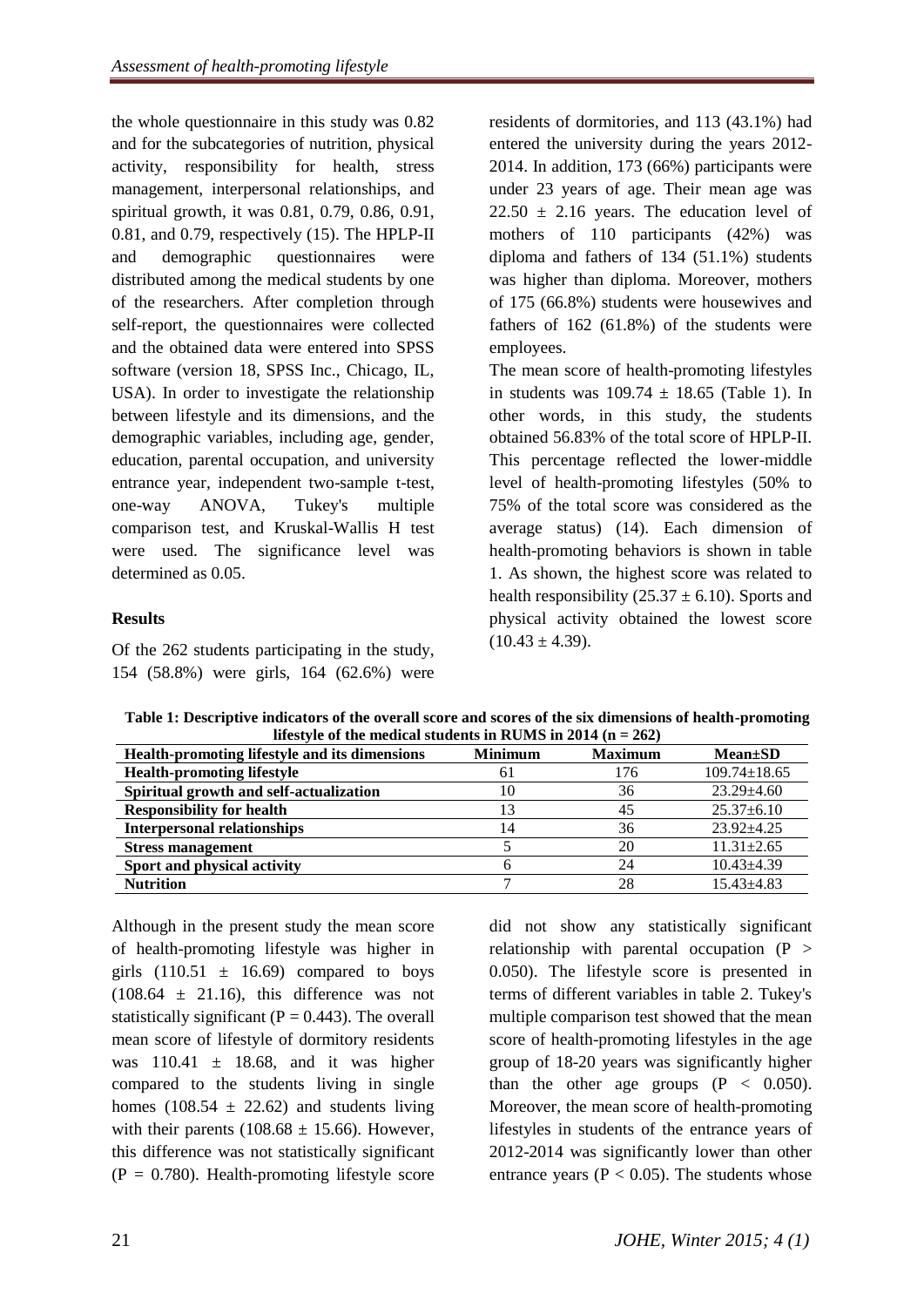mothers had a high school degree and lower had lower mean score of health-promoting lifestyle compared to students whose mothers had education degrees of higher than high school diploma ( $P = 0.005$ ). While, students whose fathers had a high school degree and lower had significantly lower mean score of health-promoting lifestyle compared to students whose fathers had education degrees of higher than diploma ( $P = 0.034$ ). There was no statistically significant difference between the other groups ( $P > 0.050$ ).

The mean score of responsibility in the age group of 18-20 years was significantly higher than the other age groups  $(P < 0.050)$ . The mean scores of stress management ( $P = 0.005$ ) and sports and physical activity ( $P = 0.025$ ) in the same age group (18-20 years) was significantly higher compared to the age group over 23 years. The mean score of the dimension of responsibility was significantly higher in women  $(26.10 \pm 6.07)$  compared to men  $(24.32 \pm 6.03)$  (P = 0.020). However, the mean score of sports and physical activity in men (11.56  $\pm$  4.75) was significantly higher than women  $(9.63 \pm 3.94)$  (P = 0.001).

**Table 2: Comparison of health-promoting lifestyle scores based on the different demographic variables of**  the medical students in RUMS in  $2014$  ( $n = 262$ )

| the incurrent staticities in Kolvio in 2014 (ii = 202) |                              |                                           |                    |                |  |  |
|--------------------------------------------------------|------------------------------|-------------------------------------------|--------------------|----------------|--|--|
| <b>Variables</b>                                       |                              | Total score of health-promoting lifestyle |                    |                |  |  |
|                                                        |                              | N(%)                                      | $Mean \pm SD$      | <b>P-Value</b> |  |  |
| Age groups<br>(years)                                  | 18-20                        | 58(22.1)                                  | $116.34 \pm 20.38$ | 0.007          |  |  |
|                                                        | $21 - 23$                    | 115(43.9)                                 | $108.66 \pm 18.12$ |                |  |  |
|                                                        | $>23$                        | 89(34.0)                                  | $106.83 \pm 17.27$ |                |  |  |
| <b>University</b><br>entrance year                     | 85-88                        | 69(26.3)                                  | $105.68 \pm 17.03$ | 0.001          |  |  |
|                                                        | 89-90                        | 80(30.5)                                  | $106.16 \pm 18.03$ |                |  |  |
|                                                        | 91-93                        | 113(43.2)                                 | $114.75 \pm 18.98$ |                |  |  |
| Mothers'<br>education level                            | <b>High school and lower</b> | 60(22.9)                                  | $102.50 \pm 16.04$ | 0.003          |  |  |
|                                                        | <b>Diploma</b>               | 110(42.0)                                 | $111.77 \pm 18.12$ |                |  |  |
|                                                        | <b>Higher than diploma</b>   | 92(35.1)                                  | $112.03 \pm 19.80$ |                |  |  |
| Fathers'<br>education level                            | <b>High school and lower</b> | 32(12.3)                                  | $103.88 \pm 16.18$ |                |  |  |
|                                                        | <b>Diploma</b>               | 96(36.6)                                  | $107.21 \pm 17.21$ | 0.011          |  |  |
|                                                        | <b>Higher than diploma</b>   | 134(51.1)                                 | $112.96 \pm 19.66$ |                |  |  |

One-way ANOVA, P < 0.050 was considered as statistically significant.

#### **Discussion**

The results of this study showed that from the total score of health-promoting lifestyle which was 192, the students participating in this study obtained a mean score of 109.74 ± 18.65, which reflected the moderate lifestyle status of the students of RUMS. This result was consistent with the results of studies by Nilsaz et al. (11) and Tol et al. (16). The mean score of health-promoting lifestyle was higher in the age group of 18-20 years compared to the other age groups. This finding was consistent with that of the study by Tahmasbi (17). The study by Tahmasebi et al. showed that with the increase in age, the score of health-promoting lifestyle decreased. It seems

that the youth place more importance on their lifestyle and as their age increases, they become more involved in other existing problems and their lifestyle becomes a subsequent priority (17).

The mean score of health-promoting lifestyles in the age group of 18-20 years in students of the entrance years of 2012-2014 was significantly higher than other entrance years. It seems that with the passing of university years, increasing study load, harder study courses, and the need to study more, most of the healthy habits of the students also change. Higher age groups, high volume of courses, and 24-hour shifts cause students to pay less attention to their lifestyle and develop unhealthy behavioral habits. Nola et al.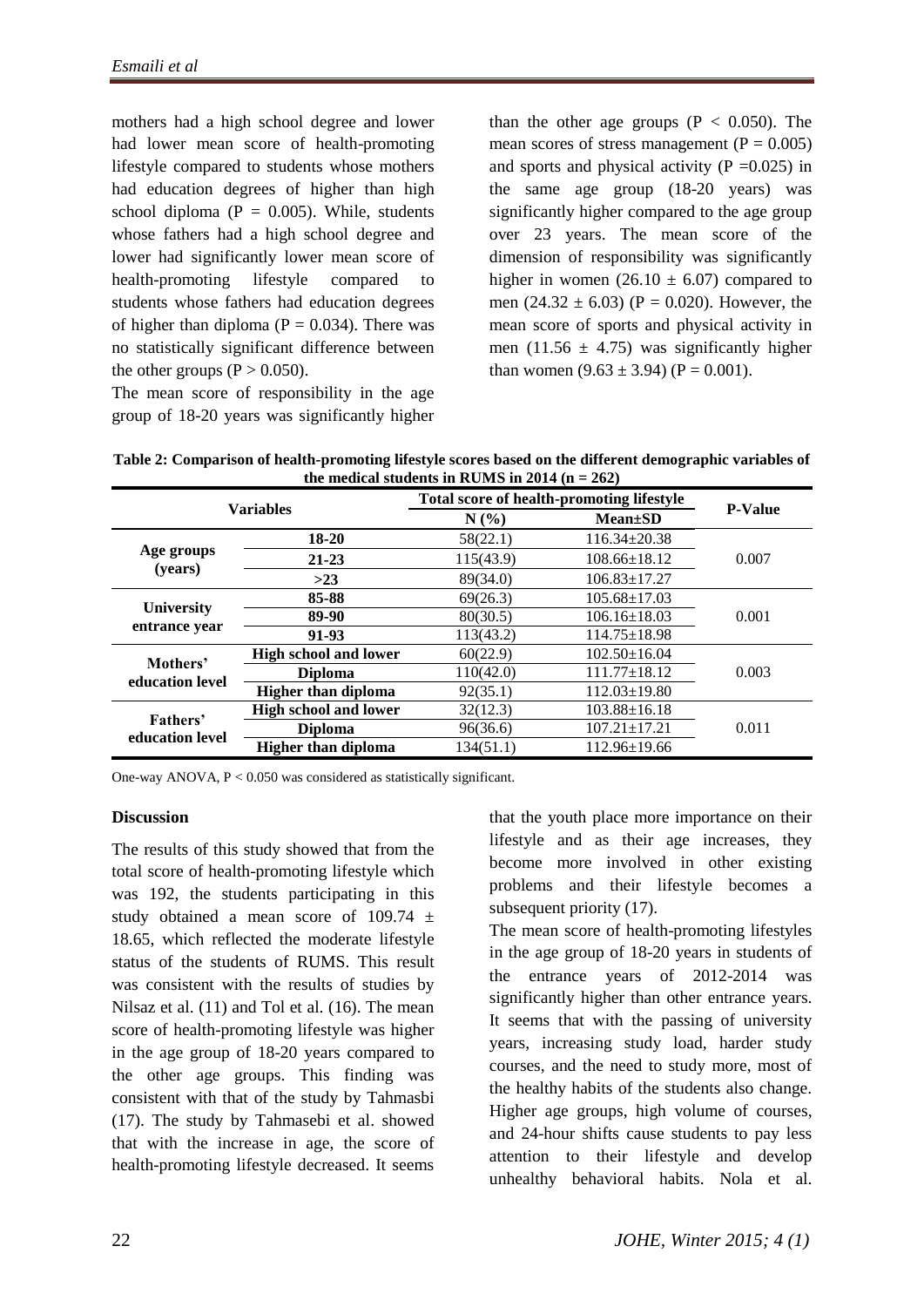reported that sixth year medical students had developed poor eating habits and an unhealthy lifestyle. Furthermore, with increase in education level, the number of meals and snacks reduced. Becoming busy, having to offer conferences, having different locations for each course, the need for timely relocation, and the need to spend more time on these activities are the main reasons for behavior changes and an unhealthy lifestyle (18). The mean score of health-promoting lifestyle did not have any significant relationship with the students' place of residency. The results of studies by Peker et al(19), Hong et al (20) and Kreutz et al(21) were consistent with that of the present study.

In this study, the mean score of healthpromoting lifestyle of the women was higher than men, but this difference was not statistically significant. Nevertheless, in the study by Farhadi, the quality of life (QOL) of women was significantly lower than that of the men (22). In the present study, the score of responsibility toward health was significantly higher in women compared to the men, which was consistent with the findings of Tol et al. (16). However, it was inconsistent with the findings of Motlagh et al. study. In the study by Motlagh et al., the score of responsibility was higher in men compared to the women (13). The differences between the findings of the present study and Motlagh et al. (13) were due to the differences in the study population. The study population in the present study consisted of medical students, while in the study by Motlagh et al. (13), the study population included medicine, dentistry, health, allied medical sciences, nursing, and midwifery students of Yazd University of Medical Sciences.

In addition, in the present study, the mean score of sports was significantly higher in men than women. Results of studies in Turkey and Hong Kong also showed that the highest scores of sports were related to boys compared to girls (23, 24). There findings were similar to that of the present study. In this study, the women obtained higher scores in interpersonal

relationships than the men. This result was consistent with the results of studies conducted by Maheri et al (14), Tol et al. (16), and Lee and Loke (24). However, in the study by Alkandari et al. in Kuwait (25), boys received higher scores in terms of interpersonal relationships compared to girls. The difference in the results of this study and the mentioned study was due to the differences in the participants regarding their field of education. The participants of the present study were medical students, but the participants of the study by Alkandari et al. (25) consisted of nursing students. It seems that the longer duration of the medical course was the cause of the improved behavior in women compared to men.

In the present study, lifestyle had a significant relationship with parental education level; the closer parental education levels were to lower than diploma, the lower the overall score of students' health-promoting lifestyle. The same results were obtained by Babanejad et al. (26), Mansourian et al. (27) and Mazloomy Mahmoodabad et al (28).

The most important limitation of this study was the lack of interest and voluntary participation in the project by medical students. Thus, a considerable number of students did not enroll in the study due to these reasons. It is suggested that future studies be conducted on all academic disciplines of Rafsanjan University of Medical Sciences with a sufficient number of participants.

# **Conclusion**

This study showed that the overall score of health-promoting lifestyle of the medical students of RUMS was lower-middle range. Given that the major burden of disease in developed countries is due to unhealthy lifestyles, it is necessary that measures be taken and programs be implemented to enhance the lifestyle of individuals in society, especially the youth groups and students of health sciences.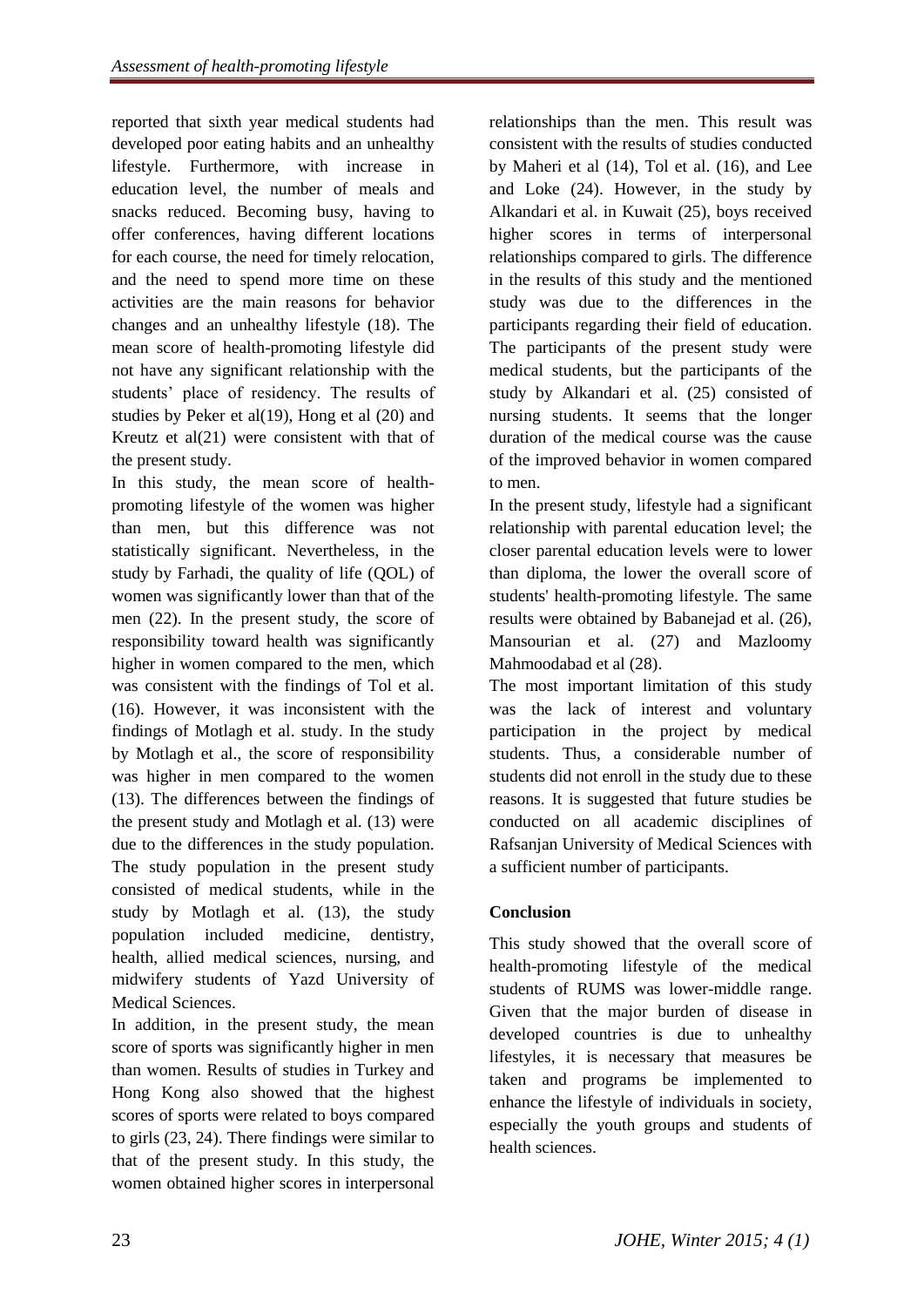### **Acknowledgments**

Our sincere appreciation goes to the university research council for the research approval and financing, and all the students who participated in this study.

### **Conflict of interest:** None declared.

### **References**

- 1. Al-Khawaldeh OA. Health promoting lifestyles of Jordanian university students. International Journal of Advanced Nursing Studies 2014; 3(1):27-31.
- 2. Golmakani N, [Naghibi](http://jmrh.mums.ac.ir/?_action=article&au=15078&_au=Fouzieh++Naghibi) F, [Moharari](http://jmrh.mums.ac.ir/?_action=article&au=15079&_au=Fatemeh++Moharari) F, [Esmaily](http://jmrh.mums.ac.ir/?_action=article&au=15524&_au=Habibollah++Esmaily) H. Health Promoting Life style and its Related Factors in Adolescent Girls. Journal of Midwifery and Reproductive Health 2013; 1(1):42-9.
- 3. Mohamadian H, Ghannaee M, Kortdzanganeh J, Meihan L. Reliability and construct validity of the Iranian version of health-promoting lifestyle profile in a female adolescent population. Int J Prev Med 2013; 4(1):42-9.
- 4. Enjezab B, Farajzadegan Z, Taleghani F, Aflatoonian A. Health promoting behaviors in a population-based sample of middle-aged women and its relevant factors in Yazd, Iran. Int J Prev Med 2012; 3(Suppl1):S191–S8.
- 5. Mirghafourvand M, Sehhati F, Rahimi M. Health-promoting lifestyle and its demographic predictors in infertile couples referred to infertility clinic of Tabriz Al-Zahra hospital, 2013. J Caring Sci 2014; 3(3):175-84.
- 6. Salmani Barough N, Nuktehdan H, Kazemnejad A, Nuruzi E. Comparing the lifestyles of first and final term female BS nursing students. Hayat 2003; 9(1-2):55-62.
- 7. [Zohreh Kamrani Rad](http://jmrh.mums.ac.ir/?_action=article&au=26309&_au=Zohreh++Kamrani+Rad) Z[,](http://jmrh.mums.ac.ir/?_action=article&au=26310&_au=Fahimeh++Attarian) [Attarian](http://jmrh.mums.ac.ir/?_action=article&au=26310&_au=Fahimeh++Attarian) F, [Ebrahimipour H.](http://jmrh.mums.ac.ir/?_action=article&au=26311&_au=Ebrahimi+pour++Hossein) Health-promoting lifestyle among Mashhad School of Health Students, Mashhad, Iran. Journal of Midwifery and Reproductive Health 2014; 2(3):195-203.
- 8. Steptoe A, Wardle J. Health behavior, risk awareness and emotional well-being in students from Eastern Europe and Western Europe. Soc Sci Med 2001; 53(12):1621-30.
- 9. Abolfotouh MA, Bassiouni FA, Mounir GM, Fayyad RCh. Health-related lifestyles and risk behaviors among students living in Alexandria University hostels. East Mediterr Health J 2007; 13(2):376-91.
- 10. Suraj S, Singh A. Study of sense of coherence health promoting behavior in north Indian students. Indian J Med Res 2011; 134(5):645- 52.
- 11. Nilsaz M, Tavassoli E, Mazaheri M, Sohrabi F, Khezli M, Ghazanfari Z, et al. Study of Healthpromoting behaviors and Life Style among students of Dezful universities. journal of ilam university of medical sciences 2012; 20(5):168-75.
- 12. Jalili Z, Nakhaee N, Haghdust A. Health promoting behavior and psychosocial health of Kerman university of medical science. Paper presented at: 3rd National Iranian Congress Health Education and Promotion. 2008 Oct 28- 30; Hamadan, Iran.
- 13. Motlagh Z, Mazloomy-Mahmoodabad SS, Momayyezi M. Study of Health-promotion behaviors among university of medical science students. ZJRMS 2011; 13(4):29-34.
- 14. Maheri B, Nabi Bahrami M, Sadeghi R. The situation of health-promoting lifestyle among the students living in dormitories of Tehran university of medical sciences, Iran. [Journal of](http://en.journals.sid.ir/JournalList.aspx?ID=18778)  [Health and Deve](http://en.journals.sid.ir/JournalList.aspx?ID=18778)lopment [2013;](http://en.journals.sid.ir/JournalListPaper.aspx?ID=128263) 1(4):275-86.
- 15. Mohammadi Zeidi I, Pakpour Hajiagha A, Mohammadi Zeidi B. Reliability and validity of persian version of health promoting life style profile. Journal of Mazandaran University of Medical Sciences 2012; 22(Supple 1):103-13.
- 16. Tol A, Tavassoli E, Shariferad GhR, Shojaezadeh D. The relation between healthpromoting lifestyle and quality of life in undergraduate students at school of health, Isfahan university of medical sciences. Health System Research 2011; 7(4):1-7.
- 17. Tahmasbi A. Quality of life of women heads of households covered area well south of Tehran and its relationship with personal and familial. [MSc Thesis]. Tehran: University of Social Welfare and Rehabilitation Sciences; 2006.
- 18. Nola IA, Jelinić JD, Matanić D, Pucarin-Cvetković J, Bergman Marković B, Senta A. Differences in eating and lifestyle habits between first and sixth year medical students from Zagreb. Coll Antropol 2010; 34(4):1289- 94.
- 19. Peker K, Bermark G. Predictors of healthpromoting behaviors among freshman dental students at Istanbul university. International Dental Education 2011; 75(3):413-20.
- 20. Hong JF, Sermsri S, Keiwkarnka B. Healthpromoting lifestyle of nursing students in Mahidol university. Journal of Public Health and Development 2007; 5(1):27-40.
- 21. Kreutz G, Ginsborg J, Williamon A. Healthpromoting behaviours in conservatoire students. Psychol Music 2009; 37(1):47-60.
- 22. Farhadi A. The effect on the quality of life of rural education program of healthy lifestyle Dashti city. [MSc Thesis]. Tehran: University